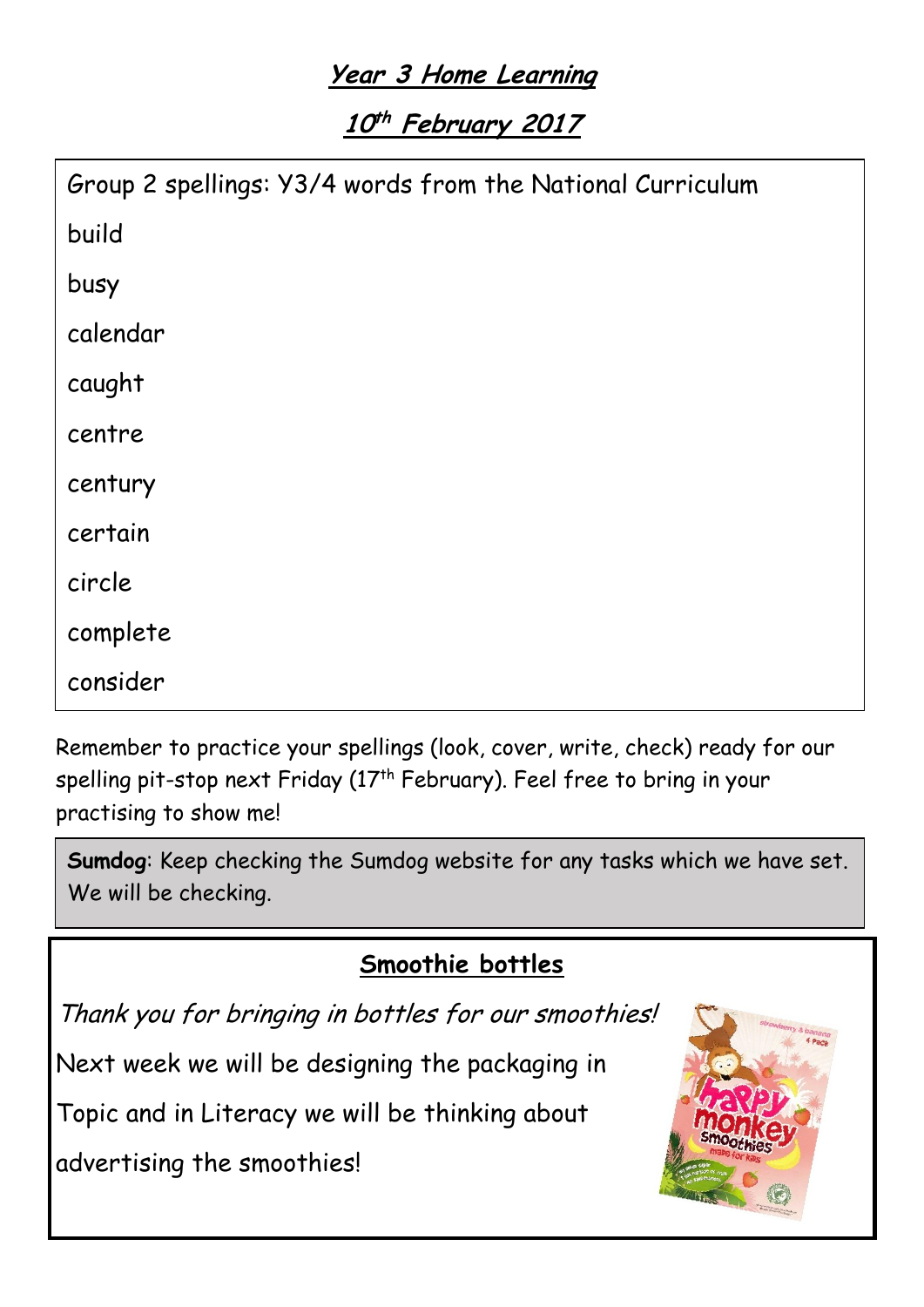# **Year 3 Home Learning**

**10 th February <sup>2017</sup>**

| Group 1 spellings: words containing the oe split digraph sound |  |
|----------------------------------------------------------------|--|
| home                                                           |  |
| bone                                                           |  |
| explode                                                        |  |
| phone                                                          |  |
| zone                                                           |  |
| alone                                                          |  |
| those                                                          |  |
| nose                                                           |  |
| hope                                                           |  |
| close                                                          |  |

Remember to practice your spellings (look, cover, write, check) ready for our spelling pit-stop next Friday (17<sup>th</sup> February). Feel free to bring in your practising to show me! m**i**n**e**

p**i**n**e Sumdog**: Keep checking the Sumdog website for any tasks which we have set. We will be checking.

# **Smoothie bottles**

Thank you for bringing in bottles for our smoothies! t**i**m**e**

Next week we will be designing the packaging in

Topic and in Literacy we will be thinking about

advertising the smoothies!

pr**i**z**e**